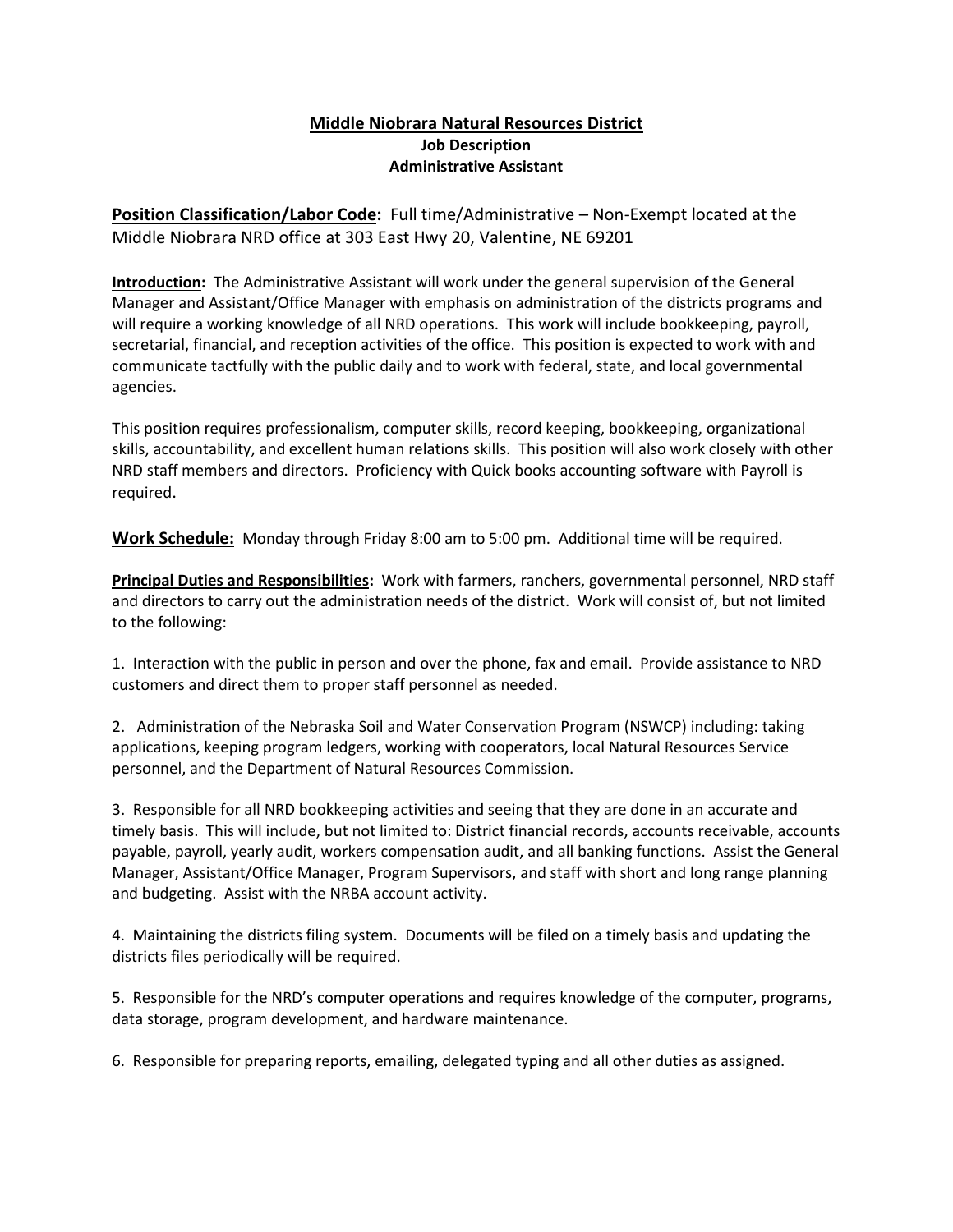7. District mail: screening, date stamping, and distributing incoming mail, purchasing postage, properly addressing and sending outgoing mail.

8. Responsible for taking minutes of monthly board meetings, special board meetings, and preparing the minutes in accordance with state statute. Duties will include, but not limited to: preparing board meeting agendas, board packets, treasurer's report and disseminating that information to the appropriate person, committee, or agencies.

9. Assistance in the upkeep of the districts office equipment and supplies, including: performing any maintenance and contracting maintenance as necessary, participating in the purchase of new office equipment, and purchase and maintenance of district office supplies.

10. Attendance at NRD and NARD functions and events and possibly help with other public informational topics as needed. Assist with Information and Education activities within the district to include: NVOEP, website maintenance, and other venues as needed.

11. Assist with grant reporting for local, state, and federal funding.

12. Assist customers with district operations to include: drill rental, gopher bait sales, gopher machine rental, tree orders and distribution, dripline inventory and sales, wood chip sales, weed barrier and supplies, and other sales and scheduling.

13. Carry out other tasks assigned by the General Manager, Assistant/Office Manager and Board of Directors as deemed necessary for daily operations of the district.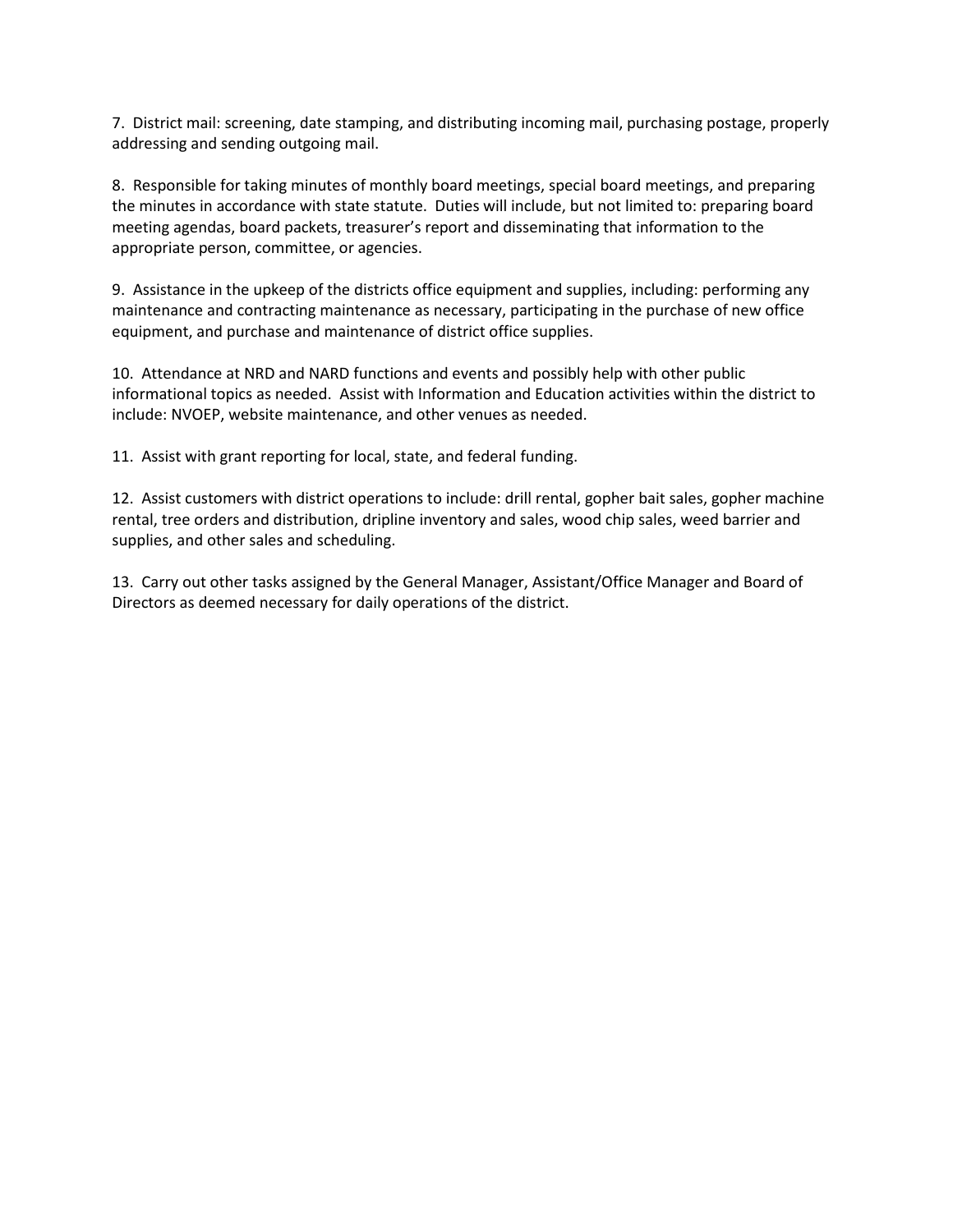**Eligibility Determinations:** Any combination of education, experience, and personal characteristics may be considered to determine the eligibility for which an applicant can qualify. Experience and desirable characteristics may be substituted for education at the discretion of the General Manager.

1. General Qualifications

**Education:** Associates or Bachelors degree.

**Experience:** Minimum (1+) years, (5+) years preferred of satisfactory employment in related fields of administration. Farm or ranch background would be helpful; with a basic understanding of conservation needs and programs.

**Desirable Characteristics:** Individual characteristics to be considered should include but not be limited to: (1) an ability to work well and communicate effectively with people both written and verbally, (2) have a desire to help bring about actual accomplishments quickly and efficiently by being self-directed and taking initiative, (3) ability to work independently with responsible results using good judgement, (4) have accountability (5) ability to manage multiple projects and priorities, (6) ability and willingness to assist with outdoor natural resource activities, (7) some heavy lifting, (8) independent judgement ability, (9) follow directions, (10) timeliness.

## **Special Requirements and Conditions:**

- **-** A current driver's license valid in Nebraska and good driving record will be required.
- **-** Attendance at meetings including MNNRD Board of Directors Meetings, committee meetings as requested, and other job-related meetings as necessary. Overnight travel required as needed.

## **Essential Functions and Associated Physical Abilities:**

- **-** Ability to operate motor vehicles, including passenger cars and trucks, in urban and rural environments.
- **-** Develop and facilitate workshop logistics, scheduling and communication with participants.
- Use of computers and software to provide word processing responsibilities, newsletter design and website management, updates and maintenance.
- **-** Willingness and ability to work outside.

The MNNRD will make reasonable accommodations according to ADA when requested.

**Salary and Benefits:** Beginning salary to be determined between acceptable pay range values, and based upon education, experience and desirable characteristics.

> The Administrative Assistant is eligible for medical insurance coverage, dental insurance, vision, life and disability insurance and retirement along with annual and sick leave will be awarded in accordance with the District's personnel policy.